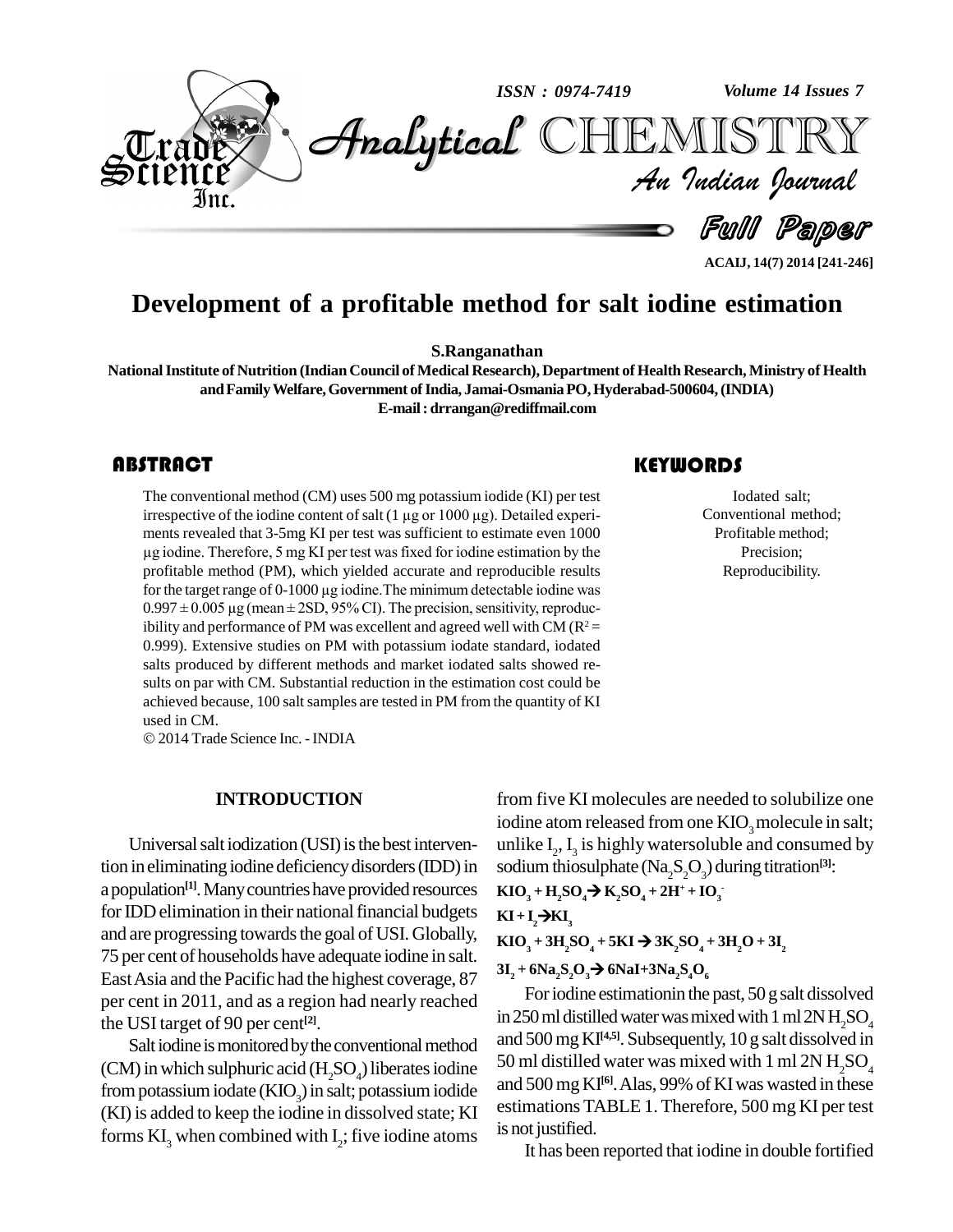## Full Paper

salt is determined using less amount of KI **[7]**. Our preliminary studies showed that this method can be adopted Iodine content of a known 'Reference Salt' was deterfor iodated salt also. Therefore, detailed studies were carried out to find the quantity of KI actually required for saltiodine estimation. The precision, sensitivity, re- lated along with the control operating range (mean  $\pm$ producibility and performance of the profitable method (PM) were validated against CM. Iodated salts pro duced by different methods and iodated salts purchased from the local market were also tested for iodine by PM. Reduction in the quantity of KI would reduce the estimation cost.

#### **TABLE1 : Potassiumiodide wastage insaltiodine estimation with time**

|                         | <b>Per estimation</b> |               |     |                              |     |       |  |  |
|-------------------------|-----------------------|---------------|-----|------------------------------|-----|-------|--|--|
| Time                    | <b>Ouantity</b>       |               |     | Potassium iodide (mg)        |     |       |  |  |
| $*(Year)$               | <b>Salt</b>           | <b>Iodine</b> |     |                              |     |       |  |  |
|                         | (g)                   | ppm mg        |     | <b>Required Added Wasted</b> |     |       |  |  |
| Past                    | 50                    | 30            | 15  | 7.5                          | 500 | 492.5 |  |  |
| From 1995               | 10                    | 30            | 0.3 | 1.5                          | 500 | 498.5 |  |  |
| $*D_{\alpha}f \wedge f$ |                       |               |     |                              |     |       |  |  |

**\*Ref.4-6**

#### **EXPERIMENTAL**

All reagents used were of analytical grade and distilled water (conductivity:39-40 mho) was used. For a blank readi<br>iodine estimation by CM<sup>[6]</sup>, 10 g iodated salt was dis-<br>solved in 46 ml distilled water or 1000 µg iodine from a linear resp iodine estimation byCM**[6]**, 10 g iodated salt was dis dissolved in 49 ml distilled water. Then 1 ml  $2N$  H<sub>2</sub>SO<sub>4</sub> and 5 ml 10% KI (500 mg KI) were added. The contents were kept in the dark for 10minutes and titrated against 0.005M thiosulphate.

distilled water (46 ml for salt or 49 ml for  $KIO_3$ ) and  $SD$ ) for *I* said of 49 In<br> *I* were kept in<br> *Inst* 0.005M the<br> *I* der to ensure<br> *I* ISTRY  $2N H_2SO_4$ . The contents were kept in the dark for 10 not diff In order to find the required quantity of KI that can practic against 0.005M thiosulphate. per est<br>In order to find the required quantity of KI that can<br>be used in PM,1000 µg iodine was tested against a Tl In order to find the required quantity of KI that can<br>be used in PM, 1000  $\mu$ g iodine was tested against a<br>wide range of KI(1-500 mg) by replicate analyses (n= the targe 6/KI level).According to Kolthoff, iodine should be liberated onlywhen sufficient iodide is present in the solution to minimize the loss of iodine by volatilization<sup>[8]</sup>. well: Therefore, KI was added first to 10 g iodated salt or KIO<sub>2</sub> standard (1 mg iodine/ml) in PM before adding minutes and titrated against 0.005M thiosulphate.

Quality control: In order to ensure the reliability of the results, quality control measures were strictly ad-

CHEMISTRY COMMENT

hered to forPM. Non-iodated salt was used as a blank. hered to for PM. Non-iodated salt was used as a blank.<br>Iodine content of a known 'Reference Salt' was determined by multiple analyses ( $n = 20$ ). The 95% confidence interval (CI) of mean iodine values was calcumined by multiple analyses (n = 20). The 95% confi-<br>dence interval (CI) of mean iodine values was calcu-<br>lated along with the control operating range (mean  $\pm$ 2SD) for preparing the quality control charts and to test the reproducibility of results.

The performance of PM was checked against CM over a wide range of iodine (0-1000  $\mu$ g) from KIO<sub>3</sub> standard (1 mg iodine/ml). Salt iodine values are generally expressed as *parts per million* (ppm), which is nothing but microgram iodine per gram of salt. Therefore,10 g non-iodated salt was mixed with iodine (1- 1000 μg) from KIO<sub>3</sub> standard (1 mg iodine/ml) and the results(ppm) were determined by PM.Iodated salts produced by spray mixing/dry mixing/submersion meth-**Required** Added Wasted ods<sup>[9]</sup> and iodated salts purchased from the local market were also tested by PM for iodine.

> Statistical analysis: Mean, standard deviation (SD),  $coefficient of variation (CV)$  and regression analysis were done.

#### **RESULTSAND DISCUSSION**

The results of iodine estimation were corrected for a blank reading from non-iodated salt, which was zero. Replicate analyses of 1000 µg iodine against KI showed a linear response upto 3 mg KI and then plateaued.<br>The results revealed that 3 mg KI was sufficient to es-<br>timate 1000 µg iodine Figure 1. Any further addition of The results revealed that 3 mg KI was sufficient to es-KIwas awasteful exercise because no improvement in the results was observed Figure 1. Therefore, 5 mg KI per estimation was fixed for iodine estimation in PM for practical reasons. potassium iodate (KIO<sub>3</sub>) standard (1 mg iodine/ml) was The results revealed that 3 mg KI was sufficient to es-<br>dissolved in 49 ml distilled water. Then 1 ml 2N H<sub>2</sub>SO<sub>4</sub> timate 1000 µg iodine Figure 1. Any further additi

The performance of PM checked againstCM for practical reasons.<br>The performance of PM checked against CM for<br>the target range of 0-1000 µg iodine TABLE 2. The The performance of PM checked against CM for<br>the target range of 0-1000 µg iodine TABLE 2. The<br>minimum detectable iodine was  $0.997 \pm 0.005$  µg (mean e target range of 0-1000 µg iodine TABLE 2. The<br>inimum detectable iodine was 0.997 ± 0.005 µg (mean<br>2SD, 95% CI). PM and CM corresponded very well for iodine estimation.  $\pm$  2SD, 95% CI). PM and CM corresponded very<br>well for iodine estimation.<br>Potassium iodate standard showed 1.005  $\pm$ 

0.008mg and  $1.005 \pm 0.006$ mg iodine perml (mean  $\pm$ SD) for PM and CM respectively. The CV of PM was not different from CM at every iodine level (TAVLE 2). The overall mean CV of PM and CM was the same (1.37%). The twomethods agreed well at all levels of iodine ( $\mathbb{R}^2 = 0.999$ ). Thus, iodine estimation of KIO<sub>3</sub>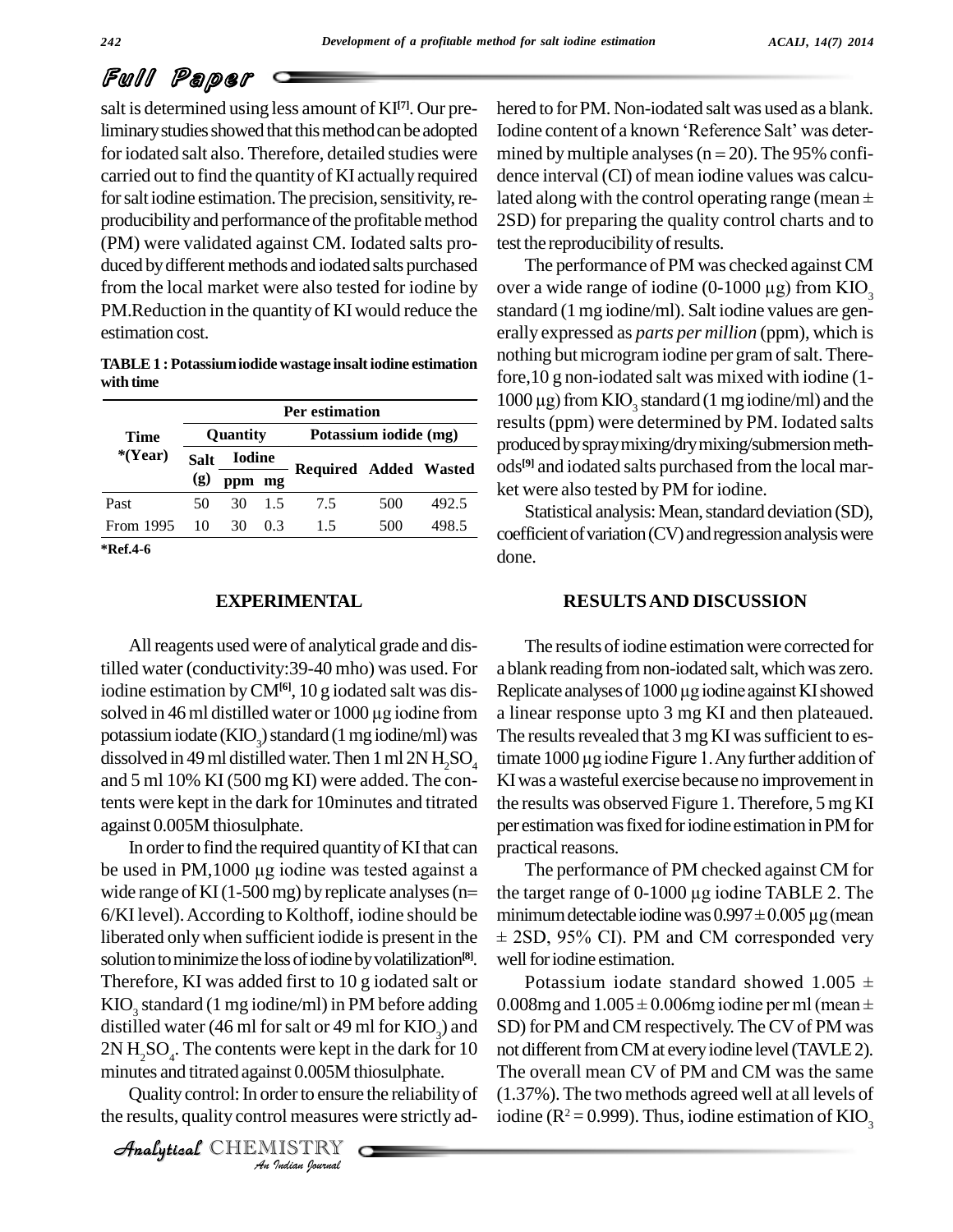



**Figure <sup>1</sup> : Potassium iodide requirement for <sup>1000</sup> µg iodine**

**TABLE2 :Iodine estimation of KIO<sup>3</sup> standard (1 mg iodine/ ml) for the target range of 0-1000µg iodine by the conven**tional method (CM) and the profitable method (PM)

| $CM^*$                   | $PM*$     |                |                                    |           |                |
|--------------------------|-----------|----------------|------------------------------------|-----------|----------------|
| Mean<br>iodine $(\mu g)$ | <b>SD</b> | CV<br>(%)      | Mean<br><b>Iodine</b><br>$(\mu g)$ | <b>SD</b> | CV<br>(%)      |
| $\theta$                 | $\theta$  | $\overline{0}$ | $\theta$                           | $\theta$  | $\overline{0}$ |
| 29.9                     | 0.43      | 1.3            | 29.8                               | 0.36      | 1.2            |
| 99.9                     | 2.0       | 1.4            | 100                                | 1.6       | 1.6            |
| 202                      | 4.2       | 2.1            | 201                                | 4.4       | 2.2            |
| 300                      | 5.1       | 1.7            | 299                                | 4.8       | 1.6            |
| 398                      | 6.0       | 1.5            | 400                                | 6.3       | 1.6            |
| 500                      | 7.6       | 1.5            | 498                                | 7.5       | 1.5            |
| 598                      | 8.4       | 1.4            | 600                                | 7.9       | 1.3            |
| 700                      | 9.0       | 1.3            | 701                                | 8.4       | 1.2            |
| 800                      | 8.1       | 1.0            | 799                                | 7.9       | 0.99           |
| 898                      | 9         | 1.0            | 901                                | 9.1       | 1.01           |
| 1000                     | 9.5       | 0.95           | 1001                               | 9.1       | 0.91           |

**\*mean of six estimations**

standard showed that PM was as good as CM.

The results of  $KIO<sub>2</sub>$  standard (1 mg iodine/ml) plus 10 g non-iodated saltshowed that the precision of PM was excellent and agreed well with that of CM for the target range of 0-100 ppm iodine Figure 2. The perfor-<br>mance of PM was on par with CM.<br>Quality control exercise on PM with 'Reference<br>in  $\sigma$  th mance of PM was on par with CM.

mance of PM was on par with CM.<br>Quality control exercise on PM with 'Reference ing the Salt' revealed excellent reproducibility Figure 3. The norms Quality control exercise on PM with 'Reference<br>
Salt' revealed excellent reproducibility Figure 3. The<br>
iodine (mean ± SD) was  $33.1 \pm 0.09$  ppm and the CV<br>
tested the n Salt' revealed excellent reproducibility Figure 3. The<br>iodine (mean  $\pm$  SD) was 33.1  $\pm$  0.09 ppm and the CV<br>was 0.27%. The control operating range (mean  $\pm$  2SD, iodine (mean  $\pm$  SD) was 33.1  $\pm$  0.09 ppm and the CV was 0.27%. The control operating range (mean  $\pm$  2SD, 95% CI) was 32.92–33.28 ppm iodine. These obser-

vations are in agreement with others for the quality control of salt iodine estimation<sup>[7,9]</sup>. The day-to-day results vations are in agreement with others for the quality control of salt iodine estimation<sup>[7,9]</sup>. The day-to-day results of 'Reference Salt' were well within the control operating range throughout the study period.Thus, effective  $cv$  quality control was ensured for the reliability of results.

Iodine content of iodated salts produced by spray mixing, dry mixing and submersion methods showed no difference between CM and PMTABLE 3.

The iodine values were >30 ppm and therefore, well within the regulatory stipulations **[10]**.Though dry mixing and spray mixing methods showed 33 ppm iodine, it was 54 ppm for submersion method. Nevertheless, the agreement between PM and CM was excellent ( $R^2 = 0.999$ ) irrespective of the method of preparation (dry mixing/spray mixing/submersion) and the type ofsalt(ordinary/refined) used.

Iodated refined salt  $(n=10)$  and iodated ordinary salt ( $n = 10$ ) were procured from the local market for iodine estimation by PM and CM. The results of replicate analyses of market iodated salts showed no difference between PM and CM TABLE 4.

norms, if 10 samples per MT of iodated salt were to be<br>tested, the number of estimations for 5.958 million MT<br>in duplicates would be 119.16 million (5.958 x 10<sup>6</sup> x<br>10 x 2). KI required for 119.16 million estimations<br>*Ana* The production of iodated salt is increasing day by day. As a case analysis in India, the annual production ofiodated salt increased from 5.37 million metric ton (MT) in 2008-09 to 6.18 million MT in 2012-13 with an average annual production of 5.958 million MT during this period **[11]**. In accordance with the sampling tested, the number of estimations for 5.958 million MT in duplicates would be 119.16 million  $(5.958 \times 10^6 \text{ x})$ 10 x 2). KI required for 119.16 million estimations

Analytical CHEMISTRY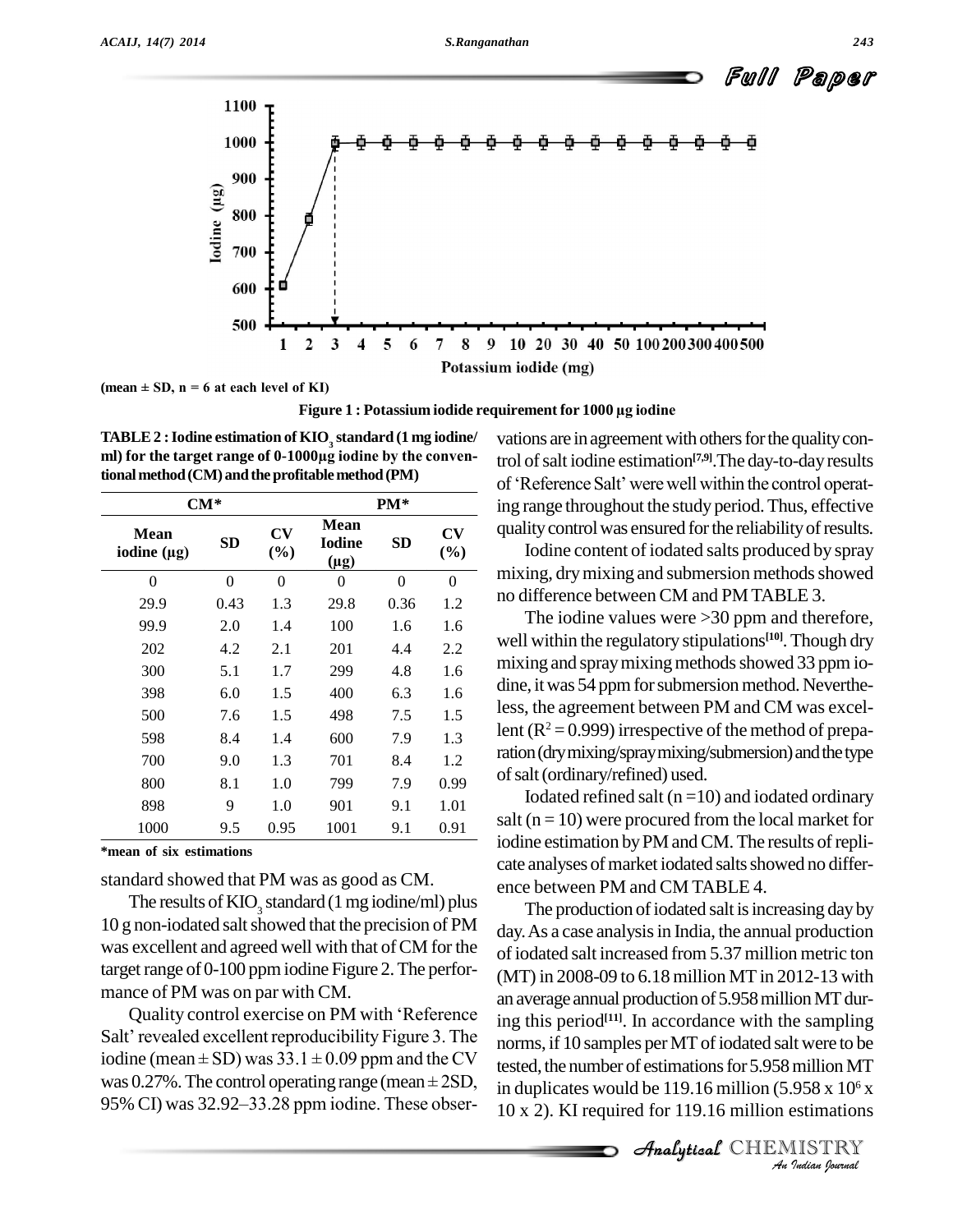

**TABLE3 :Iodine content ofiodated salts(preparedby differ ent methods) determined by the conventional method (CM)** and the profitable method (PM)

| Iodated ordinary salt Iodated refined salt<br><b>Method of preparation</b><br>$CM*$<br>$PM*$<br>$CM*$<br>Spray mixing<br>$34.2 \pm 1.2$ $34.2 \pm 1.1$ $31.1 \pm 0.5$ $31.1 \pm 0.4$<br>Dry mixing<br>$34.7 \pm 0.7$ $34.7 \pm 0.7$ $31.0 \pm 1.1$ $31.0 \pm 1.1$ |     |
|-------------------------------------------------------------------------------------------------------------------------------------------------------------------------------------------------------------------------------------------------------------------|-----|
|                                                                                                                                                                                                                                                                   |     |
|                                                                                                                                                                                                                                                                   | PM* |
|                                                                                                                                                                                                                                                                   |     |
|                                                                                                                                                                                                                                                                   |     |
| Submersion<br>$54.5 \pm 2.1$ $54.5 \pm 2.0$ $54.4 \pm 2.0$ $54.4 \pm 2.0$                                                                                                                                                                                         |     |
| *mean $\pm$ SD, n = 6 salt/method<br>would be 59.58 MT (119.16 x $10^6$ x 0.5g) for CM and                                                                                                                                                                        |     |

would be 59.58 MT (119.16 x  $10^6$  x 0.5g) for CM and  $\,$  10dine was

**Analytical** CHEMISTRY

0.5958 MT (119.16 x 10 <sup>6</sup> x 0.005g) for PM.The av erage annual expenditure on KI,@ \$60 per kg,would be \$3.575 and \$0.03575 million for CM and PM re spectively and more than \$17 million wasted on KIin CM would have been saved by PM TABLE 5. Such savings are applicable to other countries also where USI is in force.

It is ambiguous from the literature that how 500 mg KI was fixed per test in CM. Perhaps the axiom that excess KI is required to help solubilize the liberated iodine was responsible for this. The present study con-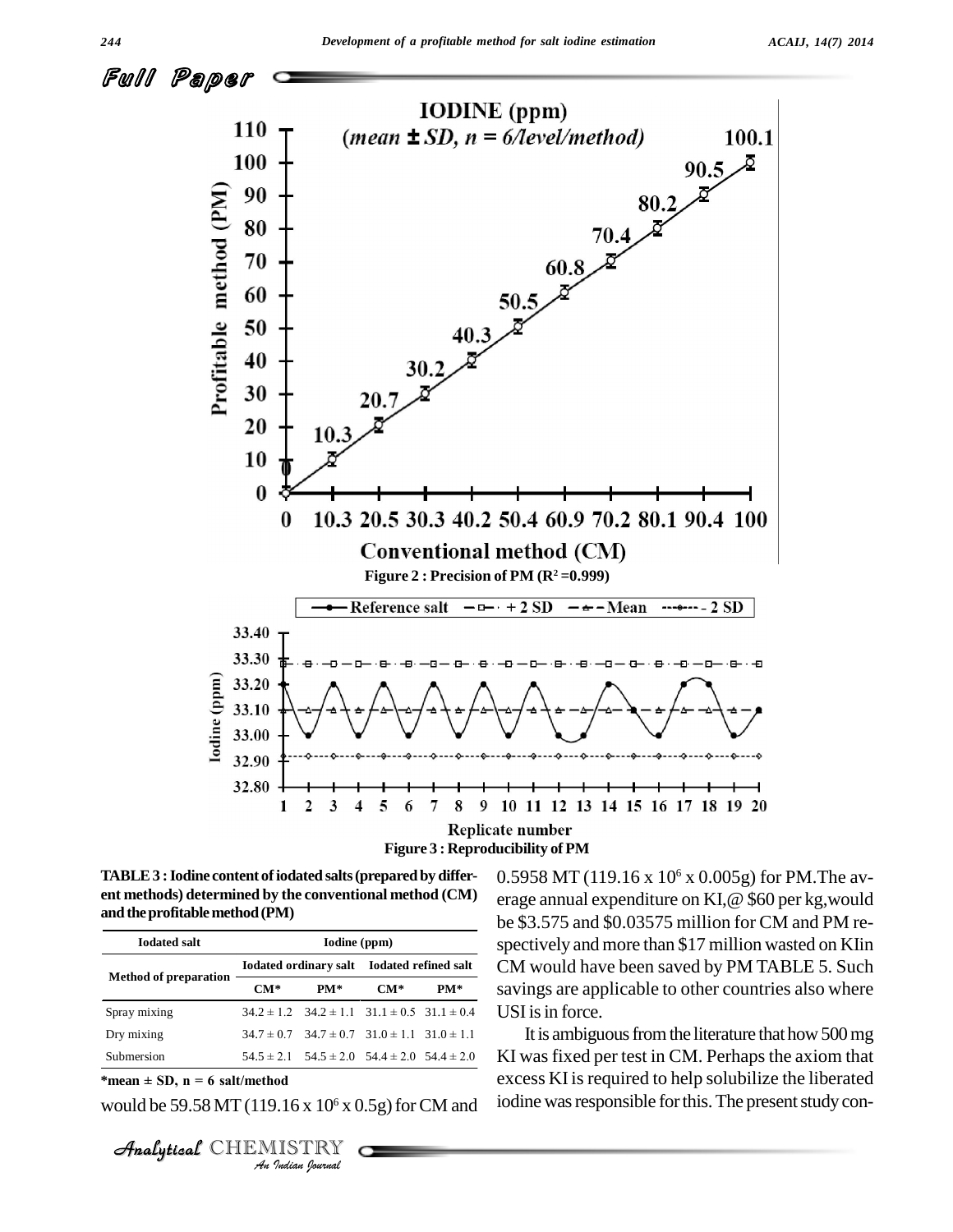# Full Paper

**TABLE4 :Iodine content of marketiodated salts determined by the conventional method (CM) and the profitable method (PM)**

| <b>Iodated salt</b><br>(Refined) |           | Iodine $(ppm)*$               | <b>Iodated salt</b> | Iodine $(ppm)*$ |                               |  |
|----------------------------------|-----------|-------------------------------|---------------------|-----------------|-------------------------------|--|
|                                  | <b>CM</b> | PM                            | (Ordinary)          | <b>CM</b>       | PM                            |  |
| 1                                |           | $51.0 \pm 1.3$ $51.0 \pm 1.3$ | 1                   |                 | $35.0 \pm 0.9$ $35.1 \pm 0.9$ |  |
| $\overline{c}$                   |           | $50.5 \pm 1.5$ $50.5 \pm 1.3$ | 2                   |                 | $34.5 \pm 0.7$ $34.6 \pm 0.8$ |  |
| 3                                |           | $49.5 \pm 1.3$ $49.5 \pm 1.4$ | 3                   |                 | $32.3 \pm 0.9$ $32.1 \pm 0.8$ |  |
| 4                                |           | $48.4 \pm 1.3$ $48.4 \pm 1.2$ | 4                   |                 | $31.2 \pm 0.7$ $31.1 \pm 0.8$ |  |
| 5                                |           | $48.3 \pm 1.4$ $48.3 \pm 1.3$ | 5                   |                 | $30.1 \pm 0.8$ $30.0 \pm 0.7$ |  |
| 6                                |           | $47.4 \pm 1.8$ $47.5 \pm 1.8$ | 6                   |                 | $29.4 \pm 0.7$ $29.3 \pm 0.8$ |  |
| 7                                |           | $47.1 \pm 1.2$ $47.1 \pm 1.3$ | 7                   |                 | $28.5 \pm 0.9$ $28.5 \pm 0.9$ |  |
| 8                                |           | $46.0 \pm 1.1$ $46.0 \pm 1.0$ | 8                   |                 | $27.1 \pm 0.7$ $27.1 \pm 0.7$ |  |
| 9                                |           | $40.6 \pm 1.1$ $40.6 \pm 1.2$ | 9                   |                 | $26.0 \pm 0.5$ $26.0 \pm 0.4$ |  |
| 10                               |           | $38.4 \pm 0.7$ $38.4 \pm 0.7$ | 10                  |                 | $25.0 \pm 0.6$ $25.0 \pm 0.5$ |  |

 $\frac{10\text{data}}{\text{CM}}$  **CM PM** in Commended Strategy Disorders Control Programme in In-dia, salt fortified with KIO<sub>3</sub> is the recommended stratfirmed that 500 mg KI usage is exorbitant for salt iodine estimation and therefore, it is a colossal waste to continue to use 500 mg KI pertest. Under the National egy, with the level of iodine fixed at not lessthan 30 ppm at production<sup>[10]</sup>. Hence iodated salt factories gen-<br>erally use 40 ppm iodine at the time of production. Thus,<br>10 g iodated salt will have about 400 µg iodine, which erally use 40 ppm iodine at the time of production. Thus,  $10$  g iodated salt will have about  $400 \mu$ g iodine, which fore, it is not prudent to use 500 mg KI to estimate 400 is well below the upper level  $(1000 \mu g)$  of PM. There-

> It is evident that one hundred saltsamples could be tested byPM from the quantityof KI used for one test in CM. This leads to 100-fold reduction in the cost of iodine estimation. It is obvious that iodine is a precious

 $*$ **mean**  $\pm$  **SD**, **n** =  $6$ /salt/method

**TABLE5 :Projectedsavingsonpotassiumiodide (KI)due to theprofitablemethod(PM)overthe conventionalmethod(CM)for salt iodine estimation in India**

| <b>Iodated salt</b>     |       |                                                              | Potassium iodide |           |           |                    |                                                         |  |
|-------------------------|-------|--------------------------------------------------------------|------------------|-----------|-----------|--------------------|---------------------------------------------------------|--|
| Year<br><b>Produced</b> |       | Projected number of iodine<br><b>Estimations</b> (million)** | Used (MT)        |           |           | Price (million \$) | <b>Projectedsavings on</b><br>KI due to PM (million \$) |  |
| (million $MT$ )*        | CМ    |                                                              | <b>PM</b>        | <b>CM</b> | <b>PM</b> |                    |                                                         |  |
| 2008-09                 | 5.37  | 107.4                                                        | 53.7             | 0.537     | 3.22      | 0.0322             | 3.187                                                   |  |
| 2009-10                 | 5.82  | 116.4                                                        | 58.2             | 0.582     | 3.49      | 0.0349             | 3.455                                                   |  |
| 2010-11                 | 6.22  | 124.4                                                        | 62.2             | 0.622     | 3.73      | 0.0373             | 3.693                                                   |  |
| 2011-12                 | 6.20  | 124.0                                                        | 62.0             | 0.620     | 3.72      | 0.0372             | 3.683                                                   |  |
| 2012-13                 | 6.18  | 123.6                                                        | 61.8             | 0.618     | 3.71      | 0.0371             | 3.673                                                   |  |
| Total                   | 29.79 | 595.8                                                        | 297.9            | 2.979     | 17.87     | 0.1787             | 17.691                                                  |  |

**\*Ref. 11; \*\*10 samples in duplicates per MT of iodated salt**

commodity and widely imported to manufacture KI.<br>As per the regulatory norms, iodated salt would be subjected to scrutiny at production, wholesale, retail and consumer levels. This may lead to testing of very large number of salt samples and therefore, PM is more suitable than CM. It would be wise to adopt PM for the estimation of salt iodine.

### **ACKNOWLEDGEMENT**

Author is grateful to the Indian Council of Medical Research,MinistryofHealth andFamilyWelfare,Govt. of India for facilitating this work. Author thanks Dr. M. A.Ansari, Salt Commissioner, Govt. of India for the data on iodized salt in India.Excellent technical assistance of Mr. M. Krupadanam is well appreciated. Prof. M. G. Karmarkar, Senior Advisor, Indian Coalition for Control of Iodine Deficiency Disordersinspired the author in this task by his constant encouragement.

### **REFERENCES**

- **[1]** [WSC] World Summit for Children; Sustainable Elimination of Iodine Deficiency: Progress since the 1990. ISBN:978-92-806-4304-6, UNICEF Report, **(2008)**.
- **[2]** [ICN] Improving Child Nutrition; The achievable imperative for global progress, UNICEF,April 2013, ISBN: 978-92-806-4686-3, **(2013)**. imperative for global progress, UNICEF, April 2013,<br>ISBN: 978-92-806-4686-3, (**2013**).<br>**[3]** Revised Policy Guidelines on 'National Iodine De-
- ficiency Disorders Control Programme', DGHS, *Indian Indian*<br>*I I*, *In: WHO*<br>*IISTRY*<br>*IISTRY*<br>*IISTRY* Analytical Ministry of Health and family Welfare, New Delhi, ISBN: 978-92-806-4686-3, (**2013**).<br>Revised Policy Guidelines on 'National Iodine De-<br>ficiency Disorders Control Programme', DGHS, Government of India, **(2006)**.
- **[4]** J.C.Holman,W.McCartney; Iodated Salt, In:WHO Monograph Series No. 44,Endemic Goitre, Geneva: